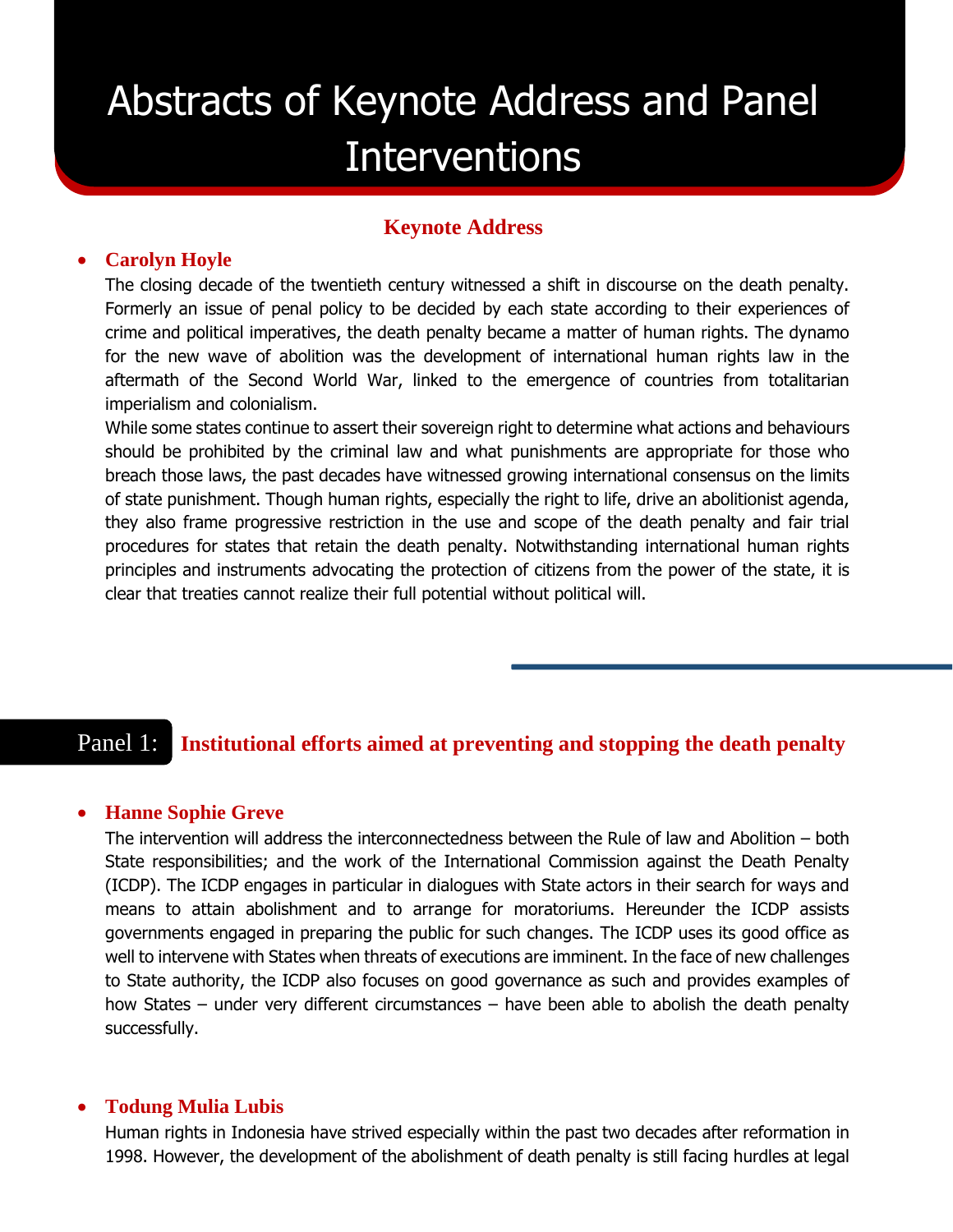and political will level. Indonesia has been widely criticized nationally and internationally but death penalty remains due to heavy support by most of Indonesians who believe death penalty will deter crime. Statistically there were 44 prisoners executed due to various criminal offences since 1998, but the latest execution took place in 2016 in which five years have passed. This situation may indicate the reluctancy of the government at implementation level even though legally death penalty remains. The debate is still on going up until now, some short of compromise or alternative have to be found. In 2015, a new Indonesia Criminal Code has been drafted and in waiting for the parliament to pass the bill. Whether the government follows the global trend to abolish or not, the heavy support from fellow Indonesians to abolish death penalty should be as heavy as the ones who support it. There is still a light of hope, but it may take times since law evolves and develops, as it follows human development.

# **Wera Helstrøm**

Her intervention will be a presentation of Norway's international efforts towards the universal abolition of capital punishment. Norway opposes the death penalty in all circumstances as a matter of principle, and the goal is to ensure that all countries abolish the death penalty by law or introduce a moratorium on executions, and join an international ban of the use of the death penalty. Norway, together with a broad alliance of countries, has ensured extensive and increasing support for the UN resolution urging all states to introduce a moratorium on the use of the death penalty as a step towards full abolition. We work to maintain the political pressure for the abolition of the death penalty through the UN, as well as the Council of Europe and the OSCE. Norway supports the World Congress Against the Death Penalty – which we hosted in 2016, and provide financial support to interventions towards the abolition of capital punishment in countries in Northern and Central Africa and in the Middle East.

# **John Peder Egenæs**

During his intervention, Mr. Egenæs' will discuss the efforts by non-governmental organizations towards the global abolition of the death penalty, with a particular focus on the work of Amnesty International.

Amnesty International opposes the death penalty in all cases without exception – regardless of who is accused, the nature or circumstances of the crime, guilt or innocence or method of execution. For more than 40 years, Amnesty International has fought against the capital punishment by, among other things, conducting investigations, publishing reports and trends analysis, and leading advocacy efforts throughout the world. In Norway, in particular, Amnesty International is in constant dialogue with local authorities to encourage them to raise the issue of the death penalty at international forums. Likewise, Amnesty Norway applies pressure on cases that face imminent execution, using tools such as social media and SMS-campaigns.

When Amnesty started its work in 1977, only 16 countries had totally abolished the death penalty. Today, that number has risen to 108 – more than half the world's countries. More than two-thirds are abolitionist in law or practice. In fact, 2020 saw the lowest number of executions (483) carried across the world since 1979, when Amnesty International started reporting statistics. This number is on a steady decrease, hopefully meaning that the death penalty is on its way to the 'dustbin' of history.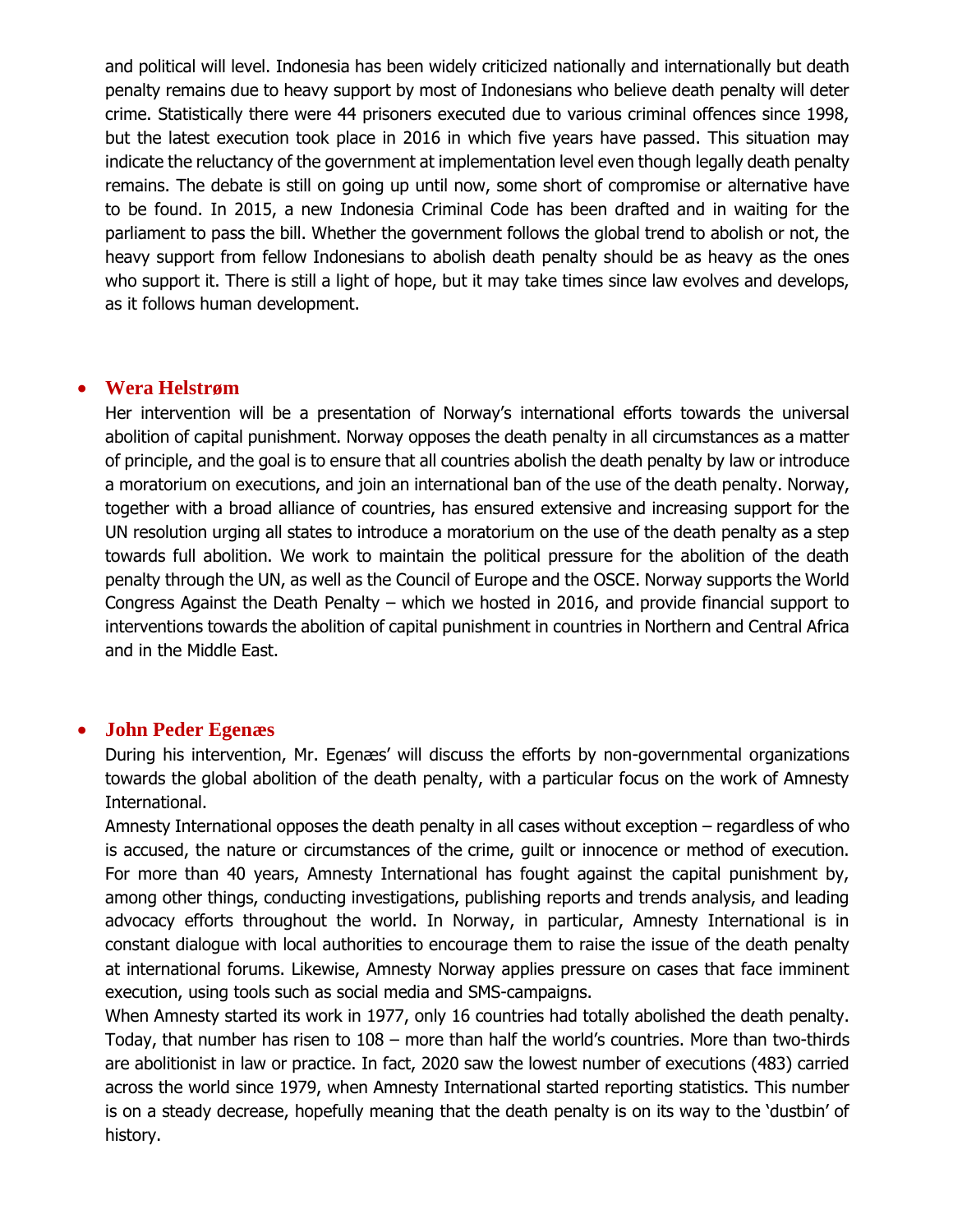# Panel 2: **Perspectives from various human rights mechanisms and international law aspects concerning the death penalty**

## **Yuval Shany**

The International Covenant on Civil and Political Rights (ICCPR) was negotiated between 1950- 1966, at a time in which most states were not yet abolitionist. As a result, article 6 of the ICCPR only operated to limit – not ban – the application of the death penalty by retentionist states. These restrictions are very important thoughת in that they are aimed at reducing the injustice and abuse associated with the death penalty and in subjecting retentionist states to review by the Committee. The fact that the Covenant explicitly regulates the death penalty complicates the possibility of arguing that the death penalty is legally prohibited for retentionist states who did not ratify the second optional protocol to the ICCPR on the basis of the claim that the penalty constitutes in and of itself an arbitrary taking of life or a cruel, inhuman and degrading form of punishment prohibited by article 7 of the Covenant. Still, in General Comment 36, the Committee made an effort to minimize even further the application of the death penalty – including by raising the problem of discriminatory application – and to encourage states to abolish it by virtue of the pro-abolitionist spirit of the Covenant and the fundamental contradiction between the importance assigned to the right to life and the application of the death penalty.

#### **Malene Alleyne**

The Inter-American human rights system, through its various mechanisms, has played a critical role in promoting the abolition of the death penalty in member states of the Organization of American States (OAS). The Inter-American Court of Human Rights has affirmed that the ultimate goal of the American Convention on Human Rights is the eventual eradication of capital punishment. The Inter-American Commission on Human Rights, for its part, has urged retentionist States to abolish the death penalty or to impose a moratorium on its use as a step towards abolishing it. Yet, while most OAS member states have abolished capital punishment, it continues to exist in a substantial minority of these states. This presentation takes a comparative look at efforts by the Inter-American system towards ensuring abolition of the death penalty and explores opportunities for strengthening the applicable normative framework

#### **Solomon Dersso**

Despite the slow pace of progress to achieve the abolition of the death penalty in law, the African human rights system continues to use various approaches in the journey towards ending death penalty. In terms of norm development, the African Commission continues to advocate for the consideration and adoption of a protocol on the abolition of the death penalty it initiated. The campaign for ending the death penalty or the adoption of a moratorium on the death penalty pending the abolition of the death penalty also forms an important part of the promotion work of the Commission. Jurisprudentially, key major developments have also been registered. In a